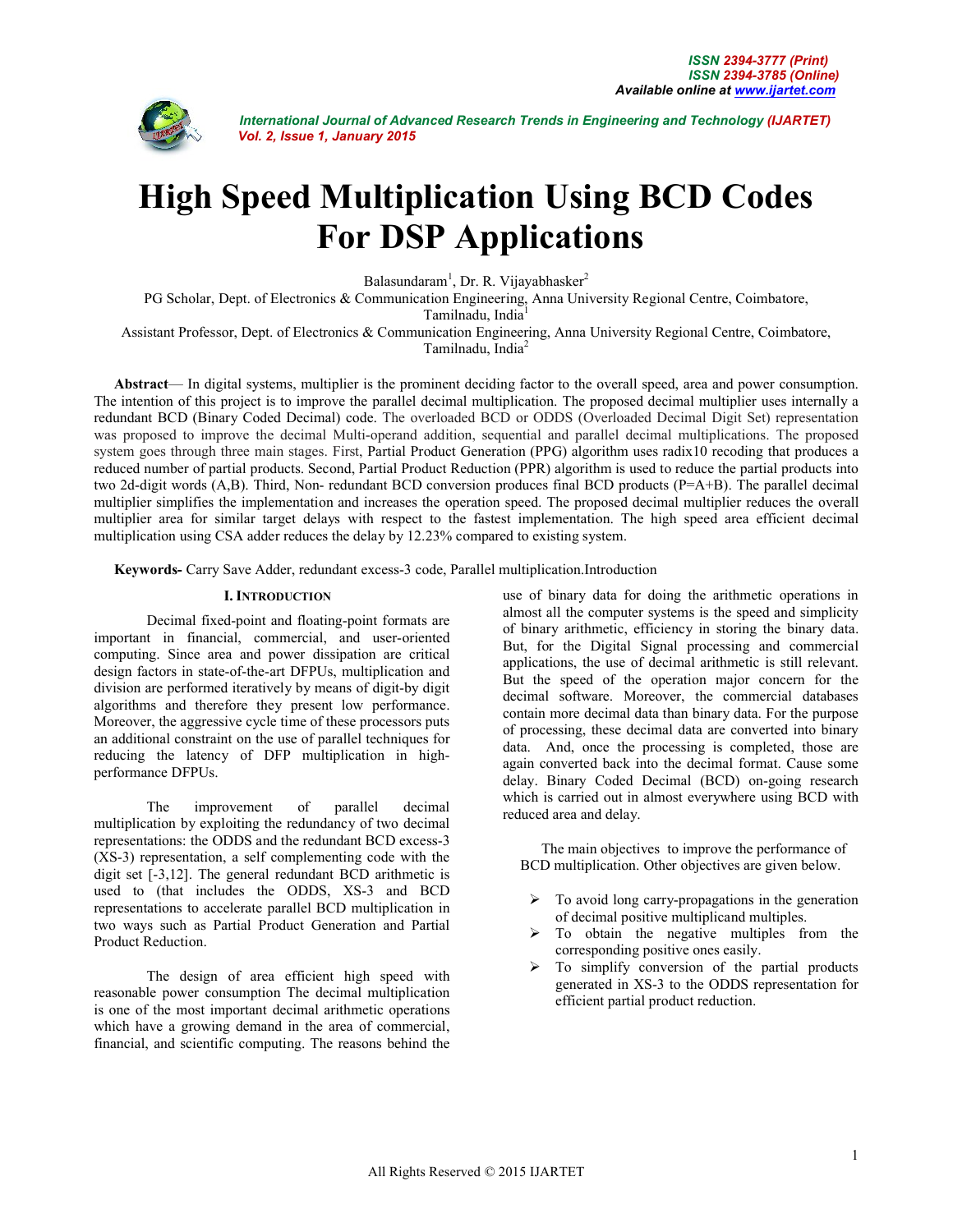

The rest of the paper is organized as follows. Section II discusses about various literatures regarding the different multiplication and arithmetic. Section III describes the concept of existing Section IV reports the experimental results. Finally, Section V concludes the paper.

#### **II. RELATED WORK**

Vazquez A, Antelo et al [2], explain basic implementation of the decimal processor on the FPGA decimal operations can be accelerated by a processor on a FPGA board connected to the computer by a standard bus without an advanced input/output interface. The largest group of this connected-by-bus accelerators is probably constituted by Graphics Processing Units, or GPUs. Field programmable Gate-Arrays (FPGAs) are chips in which the hardware can be programmed by the user at logic gate level to implement any processor. By connecting FPGAs to the CPU via a standard bus, can implement custom made accelerators at low cost. FPGA based accelerators can exploit data parallelism and might suffer from the communication bandwidth.

The main drive for decimal units is the need in financial transaction and accounting for correctly rounded decimals that binary arithmetic cannot guarantee. To overcome this loss of precision, financial applications implement decimal arithmetic operations run 100–1000 times slower than the corresponding binary operations. Alternatively, Decimal Floating-Point (DFP) can be directly implemented in hardware and run of magnitudes faster than the software computation.

### **III. RADIX-10 PARALLEL DECIMAL MULTIPLIER**

#### *A. SD Radix-10 Architecture*

The Radix-10 architecture for d-digit BCD decimal fixed-point parallel multiplication is based on the techniques for partial product generation and reduction respectively. The code (4221) and (5211) is used instead of BCD to represent the partial product is the main feature of this architecture. This improves the reduction of decimal partial product with respect to other proposals, in terms of latency and area is expected. The architecture of the d-digit SD radix -10 multiplier consists of the following stages, Generation of decimal partial products coded in (4221), reduction of partial products and a final BCD carrypropagate addition.

### *B. Partial Product Generation*

The generation of the  $d+1$  partial product is performed by an encoding of the multiplier into d SD radix-10 digits. Each SD radix-10 digit controls a level of 5:1 muxes, which selects a positive multiplicand multiple (0, X, 2X, 3X, 4X, 5X) coded in (4221). To obtain each partial product a level of XOR gates inverts the output bits of the

5:1 muxes when the sign of the corresponding SD radix-10 digit is negative. Before being reduced the d+ 1 partial product, coded in (4221), are aligned according to their decimal weights. Each p-digit column of the partial product array is reduced to two decimal digits using one of the decimal digit p: 2 CSA trees. The number of digits to be reduced for each column varies from  $p=d+1$  to  $p=2$ . Thus, the d+ 1 partial product are reduced to two 2d digit operands S and H coded in (4221).



**Fig. 1. Binary P:2 CSA Tree**

The final product is a 2d-digit BCD word given by P=2H +S. Before being added, S and H need to be processed. S is recoded from (4221) to BCD excess-6. The  $H \times 2$  multiplication is performed in parallel with the recoding of S. This  $\times$ 2 blocks uses a (4221) to (5421) digit recoder and a 1-bit wired left shift to obtain the operand 2H coded in BCD shows in Figure 3. For the final BCD carrypropagate addition uses a quaternary tree (Q-T) adder based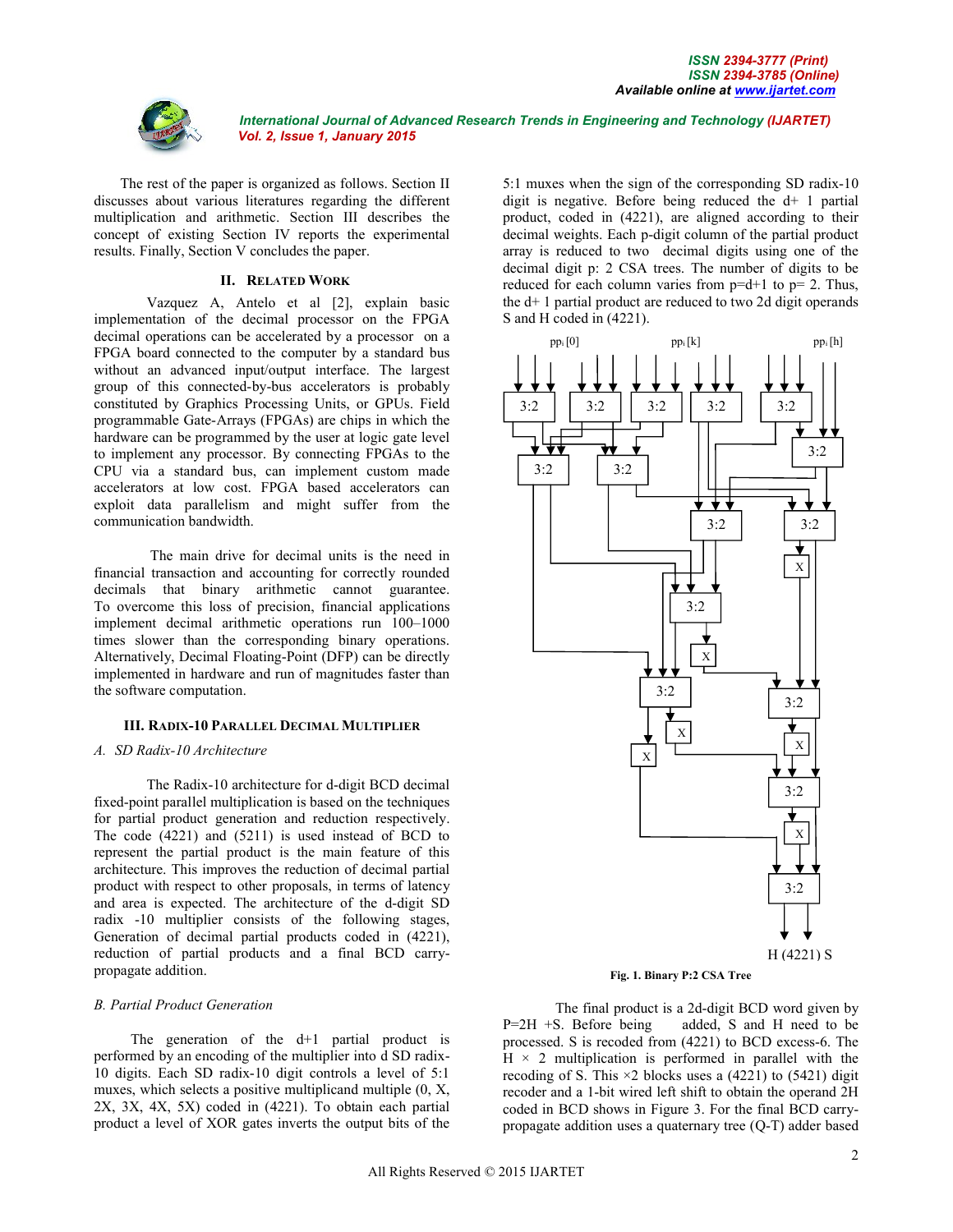

on conditional speculative decimal addition. It has low latency and requires less hardware than other alternatives.

### *C. Partial Product Reduction*

The partial product arrays generated by the SD radix-10 encoding each column of p digits is reduced to two digits by means of a decimal digit p:2 CSA tree shown in Figure 1. The decimal carries are passed between adjacent digit columns and decimal coding method used for decimal carry-save addition.



**Fig. 2. Scheme of x2 for BCD-4221**

To perform the decimal coding instead of BCD for an efficient implementation of decimal carry-save addition with binary CSAs or full adders use (4221) and (5211). The use of these codes avoids the need for decimal corrections and need to focus on the ×2 decimal multiplication shown in Figure 2. The Decimal p:2 CSA Trees for Digits Coded in (4221) Operands Long carry propagation because of that area and delay is more in this system.

#### **IV. IMPLEMENTATION**

The algorithm and architecture of a BCD parallel multiplier that exploits some properties of two different redundant BCD codes to speed up its computations are redundant BCD excess-3 code (XS-3) and the overloaded BCD representation (ODDS). Proposed techniques are developed to reduce significantly the latency and area of previous representative high performance implementations.

#### *A. Partial Product Generation*

Partial products are generated in parallel using a signed-digit radix-10 recoding of the BCD multiplier with the digit set [-5,5] and a set of positive multiplicand multiples (0X, 1X, 2X, 3X, 4X, 5X) coded in XS-3 encoding has several advantages.

First, it is a self-complementing code the negative multiplicand multiple can be obtained by just inverting the bits of the corresponding positive one. The available redundancy allows a fast and simple generation of multiplicand multiples in a carry-free way. Finally, the partial products can be recoded to the ODDS representation by just adding a constant factor into the partial product reduction tree.



**Fig. 3. Combinational SD Radix-10 Architecture** (BC

The ODDS uses a similar 4-bit binary encoding as non-redundant BCD techniques explains binary carry-save adders and compressor trees, can be adapted efficiently to perform decimal operations. A variety of redundant decimal formats and arithmetic have been proposed to improve the performance of BCD multiplication.

 The BCD carry-save format represents a radix-10 operand using a BCD digit and a carry bit at each decimal multiplication area and power dissipation are critical design factors in DFPU. Multiplication and division are performed iteratively by means of digit-by-digit algorithms for reducing the latency of DFP multiplication in highperformance DFPUs.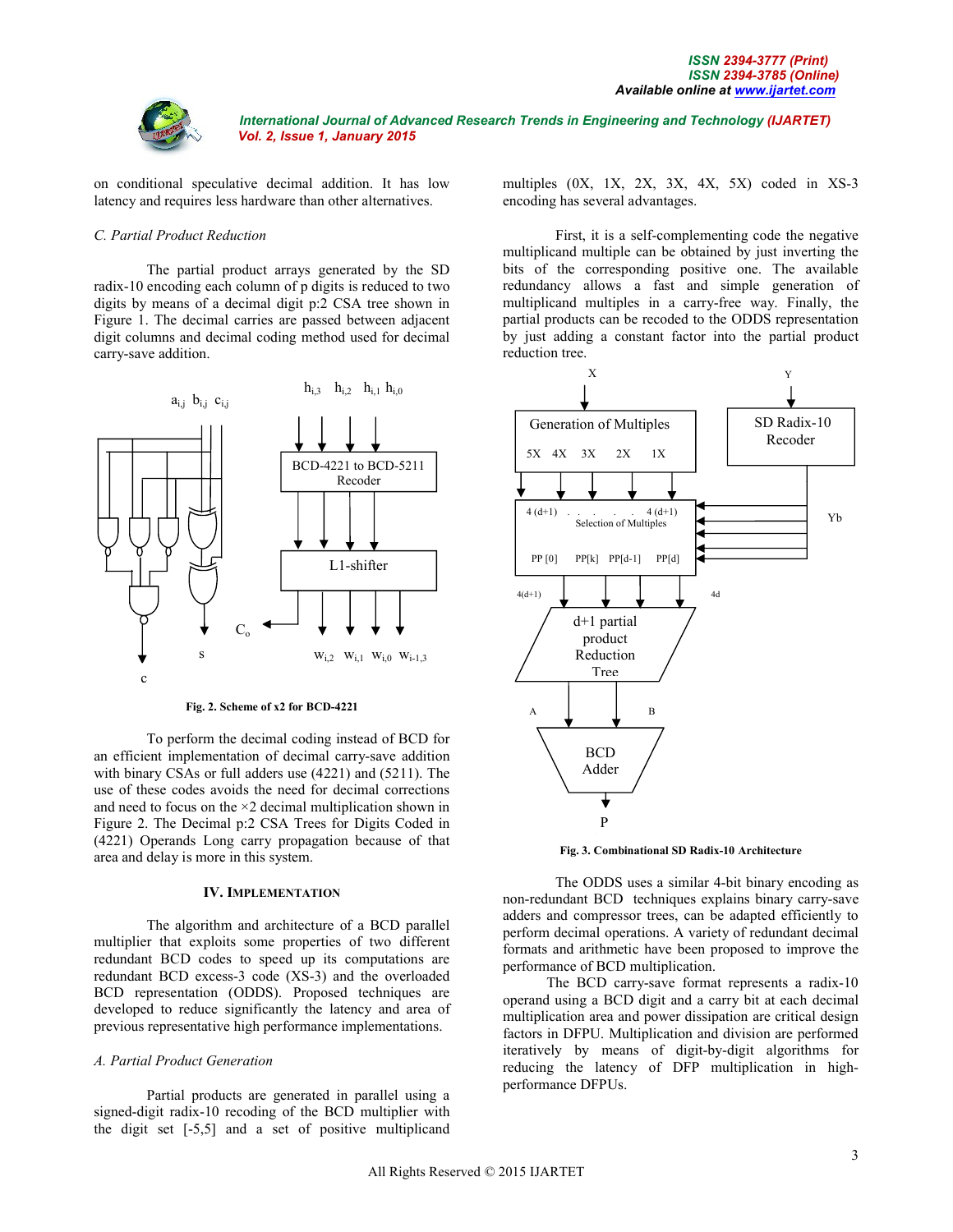

#### *B. Sign Digit Radix-10 Generation*

 The partial product generation stage comprises the recoding of the multiplier to a SD radix-10 representation, the calculation of the multiplicand multiples in XS-3 code and the generation of the ODDS partial products. The SD radix-10 encoding produces d SD radix-10 digits Y  $b_k$  [-5, 5], with  $k = 0, ..., d - 1$ , Y<sub>d-1</sub> being the MSD (most significant digit) of the multiplier shown in Figure 3.





**Fig. 4. SD radix-10 Generation of Partial Product Digit**

Each digit  $Yb_k$  is represented with a 5-bit hot-one code  $(Y1_k, Y2_k, Y3_k, Y4_k, Y5_k)$  to select the appropriate multiple  $\{1X, \ldots, 5X\}$  with a 5:1 mux and a sign bit  $Y_{s_k}$ that controls the negation of the selected multiple shown in figure 4. The negative multiples are obtained by ten's complementing the positive ones. This is equivalent to taking the nine's complement of the positive multiple and then adding 1. As we have shown in Section 2, the nine's complement can be obtained simply by bit inversion. This needs the positive multiplicand multiples to be coded in XS-3, with digits in [-3,12]. The d least significant partial products PP[d-1],  $\ldots$ , PP[0] are generated from digits Yb<sub>k</sub> by using a set of 5:1 muxes. The xor gates at the output of the mux invert the multiplicand multiple, to obtain its 9's complement, if the SD radix-10 digit is negative  $(Y_{S_k} = 1)$ . On the other hand, if the signals  $(Y1_k, Y2_k, Y3_k, Y4_k, Y5_k)$ are all zero then  $\text{PP}[k] = 0$ , but it has to be coded in XS-3 bit encoding 0011. The two least significant bits to 1 the input to the XOR gate is  $Ys_k^* = Ysk \square Yb_k$  is zero denotes the Boolean OR operator), where  $Yb_k$  is zero equals 1 if all the signals  $(Y1_k Y2_k Y3_k Y4_k, Y5_k)$  are zero. In addition, the

partial product signs are encoded into their MSDs. The generation of the most significant partial product PP[d] is described and only depends on  $\text{Ys}_{d-1}$ .

#### *C. Partial Product Reduction*

PPR tree consists of three parts a regular binary CSA tree to compute an estimation of the decimal partial product sum in a binary carry-save form (S, C). A sum correction block to count the carries generated between the digit columns and a decimal digit 3:2 compressor which increments the carry-save sum according to the carries count to obtain the final double-word product (A,B), A being represented with excess-6 BCD digits and B being represented with BCD digits. The PPR tree can be viewed as adjacent columns of h ODDS digits each, h being the column height see figure 4.3 and h  $d + 1$ .

Finally addition of digits Gi, Zi, Wzi of the column, Gi + Zi + Wzi  $\in [0, 45]$ . We have designed a decimal 3:2 digit compressor that reduces digits Wzi, Gi and Zi to two digits Ai, Bi. The final BCD product by using a single BCD carry propagate addition  $P = A+B$ , which is the last step in the multiplication. It required that  $Ai + Bi \in [0,$ 18] to reduce the delay of the final BCD carry-propagate adder operand A is obtained in excess-6, so that we compute  $[Ai] = Ai + e$  in excess  $e = 6$ . The output digits sum  $[Ai]$  +  $Bi \in [6,24]$ .

### *D. Decimal 64 Implementation*

The maximum number of carries transferred between adjacent columns of the binary 17:2 CSA tree is 15. These carries are labeled Ci+1[0]. . . ,Ci+1[14] (output carries) and  $Ci[0]$ , ..., $Ci[14]$  (input carries). The binary 17:2 CSA tree is built of a first level composed of a 9:2 compressor and a 8:2 compressors, and a second level composed of a 4:2 compressor. To balance the delay of the 17:2 CSA tree and the bit counter,  $m = 14$  has been chosen. The 14-bit counter produces the 4-bit digit Wmi. The computation of Wmi \* 6 deserves a more detailed description. The 4-bit digit Wmi =  $Wi<sub>3</sub>$ , Wmi, 2, Wmi, 1, Wmi,0, with Wmi,j being the bits of the digit, is conveniently represented as,

$$
Wmi = Wg[0]_{i+1} \times 2 + Wmi,0
$$
 (1)

$$
Wg[0]i+1 = \sum_{j=1}^{3} Wm_{i,j} x 2^{j-1}
$$
 (2)

Wmi has been split into two parts, the 3 most significant bits of Wg[0]i+1 and least-significant bit, Wmi,0. Then, results in

$$
Wi = Wg[0]_{i+1} x 2 + Wmi, 0 + C_{i+1}[14]
$$
 (3)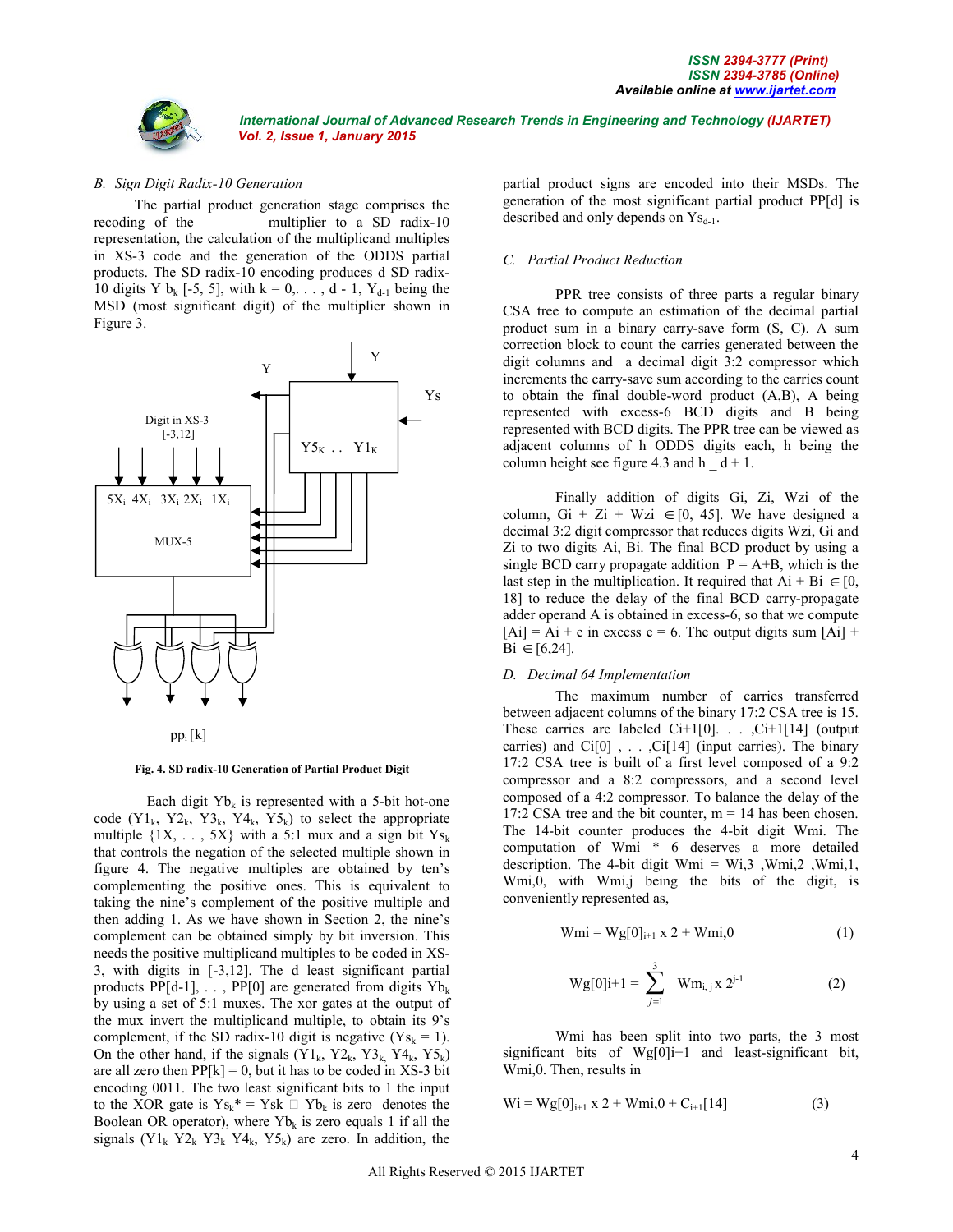

Digit Wti is obtained by the concatenation of the most-significant bit of  $Wg[0]i+1$ <sup>\*</sup> 2 and LSB of  $Wg[0]i$ , A row of decimal 3:2 digit compressors is used to reduce the 3-operand partial product sum (G, Z, Wz) to two BCD operands (A, B), with A represented in excess-6.

#### *E. Decimal 128 Implementation*

 The maximum height of the partial product array by the 34 x34-digit BCD multiplier is  $h = 35$ . The optimal value for parameter m is  $m = 31$ . Therefore, the addition of these carries has been split into two parts. First, a 31-bit counter evaluates Wmi, the 5-bit sum of the 31 fastest carries. Then, the two slowest carries, Ci+1[31] and Ci+1[32], are added to Wmi into a second 5-bit counter. digits Si, Ci, Wt[0]i, Wt[1]i, are reduced to two digits Gi;Zi  $\in$  [0, 15] using a 4-bit binary 4:2 CSA. Finally, the three digits Gi, Zi, Wzi are reduced to two excess-6 BCD digits Ai and Bi by using the decimal digit 3:2 compressor shown in figure 3.

It reduces the overall critical path latency, area and improving speed of parallel decimal multiplication to avoid long carry-propagations which Reduces the number of partial products generation.

#### **V. SIMULATION OUTPUTS**

*A. 16x16 (64) Digit Multiplication* 



#### **Fig. 5. 16x16 Digit Multiplication**

64 decimal multiplication is designed and implemented in Verilog HDL. Its simulation output is shown in Figure 5. Let  $a_i$  and  $b_i$  are two decimal 4 bit numbers, p is the carry counter output selection inputs add the two decimal number and produce the output sum.

### *B. 34x34 (128) Digit Multiplication*

| Master Time Ban        |        | $147f$ na             | + Pointer<br>153.6 ns<br>⊣ |            |  |                                |   |         |  |
|------------------------|--------|-----------------------|----------------------------|------------|--|--------------------------------|---|---------|--|
|                        | Name   | Value at<br>$140$ Ons | $D_{DS}$<br>120.0 ns       | 40.0 ns    |  | $00.0$ ns<br>60.0 ms           |   | 120 Ons |  |
| <b>m</b> <sup>20</sup> | 国口     | J 20679               | 07932193                   | 6852571151 |  | X534835:X97931777 28679 X 289. |   |         |  |
| 12936                  | ▥<br>v | J <sub>5</sub>        | 29                         | 14         |  | 21                             | 5 | -6      |  |
| $\Rightarrow 37$       | v[4]   | U0                    |                            |            |  |                                |   |         |  |
| 12 30                  | y[3]   | J <sub>0</sub>        |                            |            |  |                                |   |         |  |
| $\rightarrow 30$       | y[2]   | U۱                    |                            |            |  |                                |   |         |  |
| ₩40                    | y[1]   | J <sub>0</sub>        |                            |            |  |                                |   |         |  |
| @41                    | y[0]   | J۱                    |                            |            |  |                                |   |         |  |
| $\n  42\n$             | s      | <b>B1</b>             |                            |            |  |                                |   |         |  |
| #43                    | è      | 10                    |                            |            |  |                                |   |         |  |
|                        |        |                       |                            |            |  |                                |   |         |  |

**Fig. 6. 34x34 Decimal Multiplication**

 Decimal-128 multiplication implemented in Verilog HDL. Its simulation output is shown in Figure 6. Let p is a partial product s and c are two decimal numbers, y is the carry counter output selection of inputs add the two decimal number and produce the output.

#### *C. Performance Comparision*

TABLE I DECIMAL 64 DIGIT MULTIPLICATION

| PAR                      | <b>Existing</b>         |               |               | <b>Proposed</b>         |               |               |  |
|--------------------------|-------------------------|---------------|---------------|-------------------------|---------------|---------------|--|
| <b>AME</b><br><b>TRS</b> | No.<br>of<br><b>LUT</b> | Power<br>(mw) | Delay<br>(ns) | No.<br>of<br><b>LUT</b> | Power<br>(mw) | Delay<br>(ns) |  |
| <b>PPG</b>               | 4                       | 56.77         | 8.353         |                         | 56.28         | 8.153         |  |
| <b>PPR</b>               | 22                      | 324.89        | 11.812        | 19                      | 323.39        | 11.511        |  |
| $16*16$                  | 186                     | 326.62        | 27.181        | 183                     | 324.62        | 24.1          |  |

The existing parallel decimal multiplication and the high speed area efficient compared in terms of area, delay and power and its performances were tabulated in Table 1. From the obtained results, it is clear that parallel decimal multiplication reduced area, increased delay and power than the existing.

TABLE II 128 DECIMAL MULTIPLICATIONS

| PAR<br><b>AME</b> | Existing         |               |               | Proposed         |               |               |  |
|-------------------|------------------|---------------|---------------|------------------|---------------|---------------|--|
| <b>TRS</b>        | No.<br>of<br>LUT | Power<br>(mw) | Delay<br>(ns) | No.<br>of<br>LUT | Power<br>(mw) | Delay<br>(ns) |  |
| <b>PPG</b>        | 31               | 325.39        | 14.511        | 31               | 323.39        | 11.511        |  |
| <b>PPR</b>        | 44               | 326.62        | 12.864        | 39               | 324.41        | 12.812        |  |
| 34*34             | 193              | 358.93        | 20.283        | 189              | 325.93        | 12.223        |  |